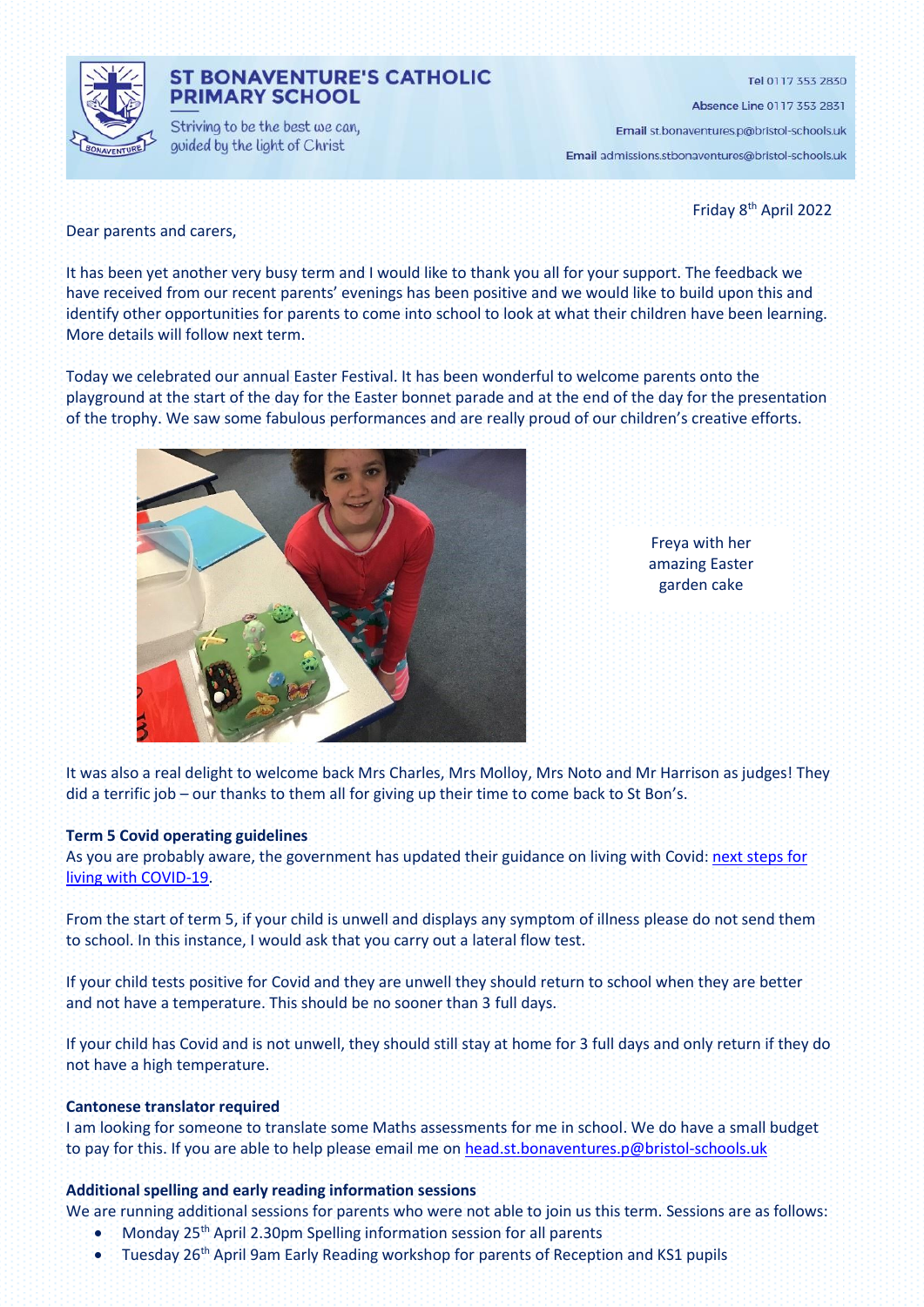Please do try to attend as feedback from parents has been overwhelmingly positive. We look forward to seeing you in person in the hall for these sessions. Remember to bring your mask.

#### **Scarlett in year 2**

Well done to Scarlett who has completed her challenge to swim 5km in March for Great Ormond Street Hospital. We are so proud of her. She has shown great grit and determination to complete this challenge, raising £500 for the charity which she is most proud of.



### **St Bonaventure's Community Food Pantry**

I want to remind everyone that the St Bon's community food pantry situated in the Church is open on Tuesdays, Wednesdays, Thursdays and Fridays from 8am-11am during term time. If you find yourself in a position where you need a food parcel, please drop into the Church. There are parcels made up for families with options of vegetarian, vegan or meat.

We also have a smaller selection of non-perishable items in school if you find yourself in need. Please pop into the school office and speak to Mrs Ward who is more than happy to help you.

I hope you all have a great Easter and find time to have a rest and recharge. We look forward to seeing you in term 5.

Best,

mis Rattantire

Sarah Ballantine Headteacher

| Events from week commencing: Monday 25 <sup>th</sup> April 2022 (NEW MENU week 2) |                                                                          |
|-----------------------------------------------------------------------------------|--------------------------------------------------------------------------|
| Monday 25 <sup>th</sup> April:                                                    | 2.30pm Spelling information session - all year group parents             |
|                                                                                   | ST GEORGE'S HOUSE - wear RED home clothes today if you are in this house |
|                                                                                   | Y5 residential trip to Greatwood                                         |
| Tuesday 26 <sup>th</sup> April:                                                   | 9am Reading information session - Reception and KS1 parents              |
| Monday 2 <sup>nd</sup> May:                                                       | School closed today for May Day Bank Holiday                             |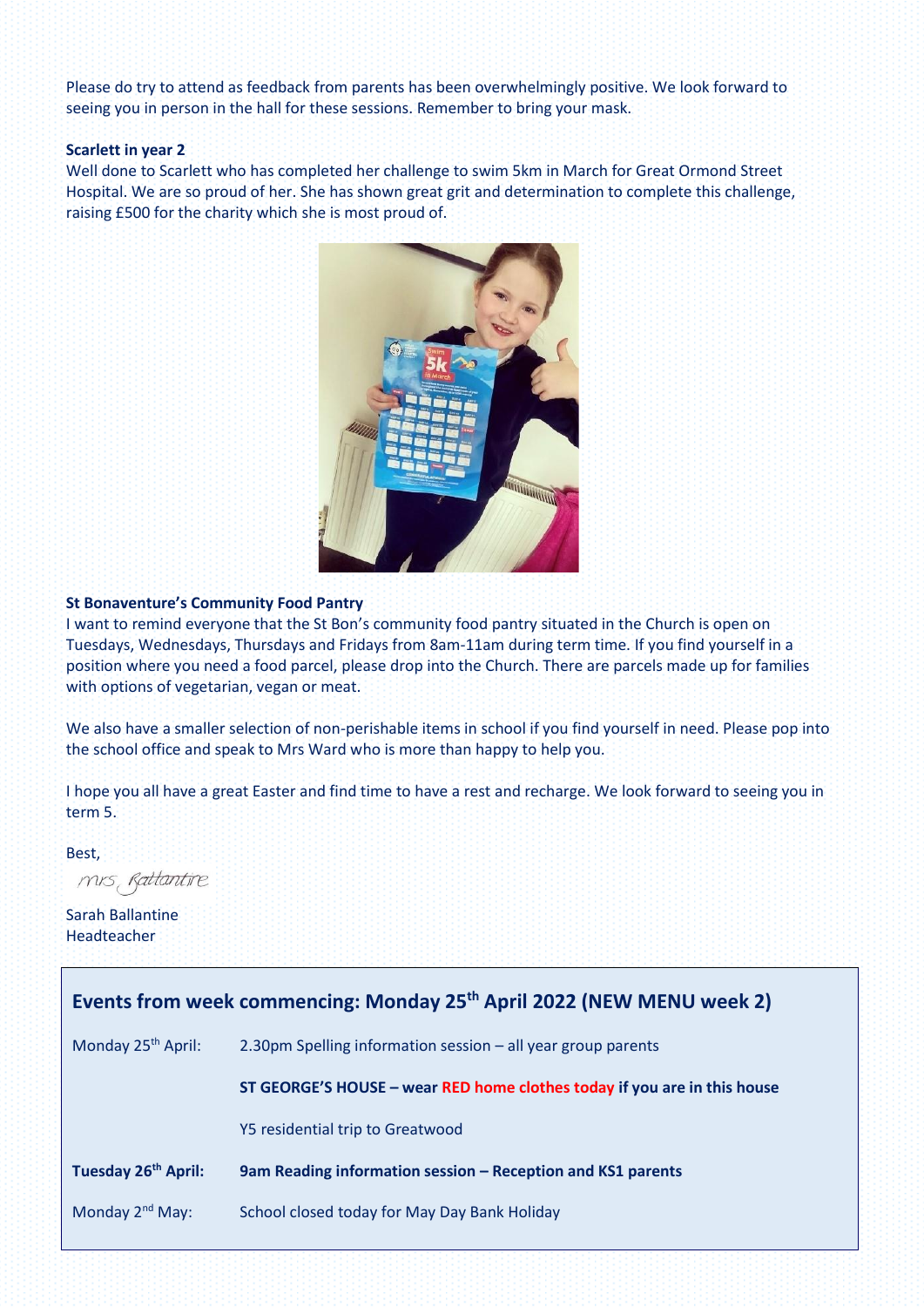# **After School and Breakfast Clubs Term 5**

Bookings can now be made for after school and breakfast clubs for Term 5.

Please note that school will be closed on Monday 2<sup>nd</sup> May for the Bank Holiday and on Friday 27<sup>th</sup> May which is an INSET day.

> Any credits accrued during Term 4 have been moved forward so will automatically be put towards any bookings made.

## **Easter Playscheme – bookings open**

Our Kidzone team will be running a Playscheme during the Easter holidays. The Playscheme will be open from Monday  $11^{\text{th}}$  – Thursday  $14^{\text{th}}$  April and from Tuesday  $19^{\text{th}}$  – Friday 22<sup>nd</sup> April but closed on Good Friday and Easter Monday (15<sup>th</sup> and 18<sup>th</sup> April).

A full day runs from 8.30am until 5.45pm and costs £28. A short day runs from 10am until 4pm and costs £21. You can book now using School Gateway.

## **Covid vaccinations for 5-11 year olds**

We have received the following information from the NHS:

The NHS is now offering COVID-19 vaccines to children aged 5 to 11 years. Appointments are being held in dedicated children's clinics across our area and can be booked online via the [National Booking Service](https://www.nhs.uk/conditions/coronavirus-covid-19/coronavirus-vaccination/book-coronavirus-vaccination/) or by calling 119. Some walk-in clinics are also available and details of these, along with information about all the vaccination options in our area, can be found a[t www.grabajab.net](http://www.grabajab.net/)

Children's clinics are being run by GPs, community pharmacies and the Vaccination Centre @ UWE Bristol, where themed child-friendly pods have been created to make the Centre feel welcoming for young children.

Younger children receive a lower (paediatric) vaccine dose. More information about the vaccination and the effects of COVID-19 in young children can be found [here.](https://www.gov.uk/government/publications/covid-19-vaccination-resources-for-children-aged-5-to-11-years)

# **PTFA News**

## **[www.stbonsptfa.com](file:///C:/Users/sophi/Documents/Personal/PTFA/www.stbonsptfa.com)**

Facebook – St Bons Parents and Carers Instagram - @stbonsptfa Email – [ptfa.stbons@gmail.com](mailto:ptfa.stbons@gmail.com)

### **Second-Hand Uniform**

 If you are in need of uniform or have any donations (branded and in good condition) please email [ptfauniformrep@gmail.com](mailto:ptfauniformrep@gmail.com)

*A big thank you to everyone who has supported us this term in lots of different ways! Please do get in touch if you have any ideas or feedback for us.*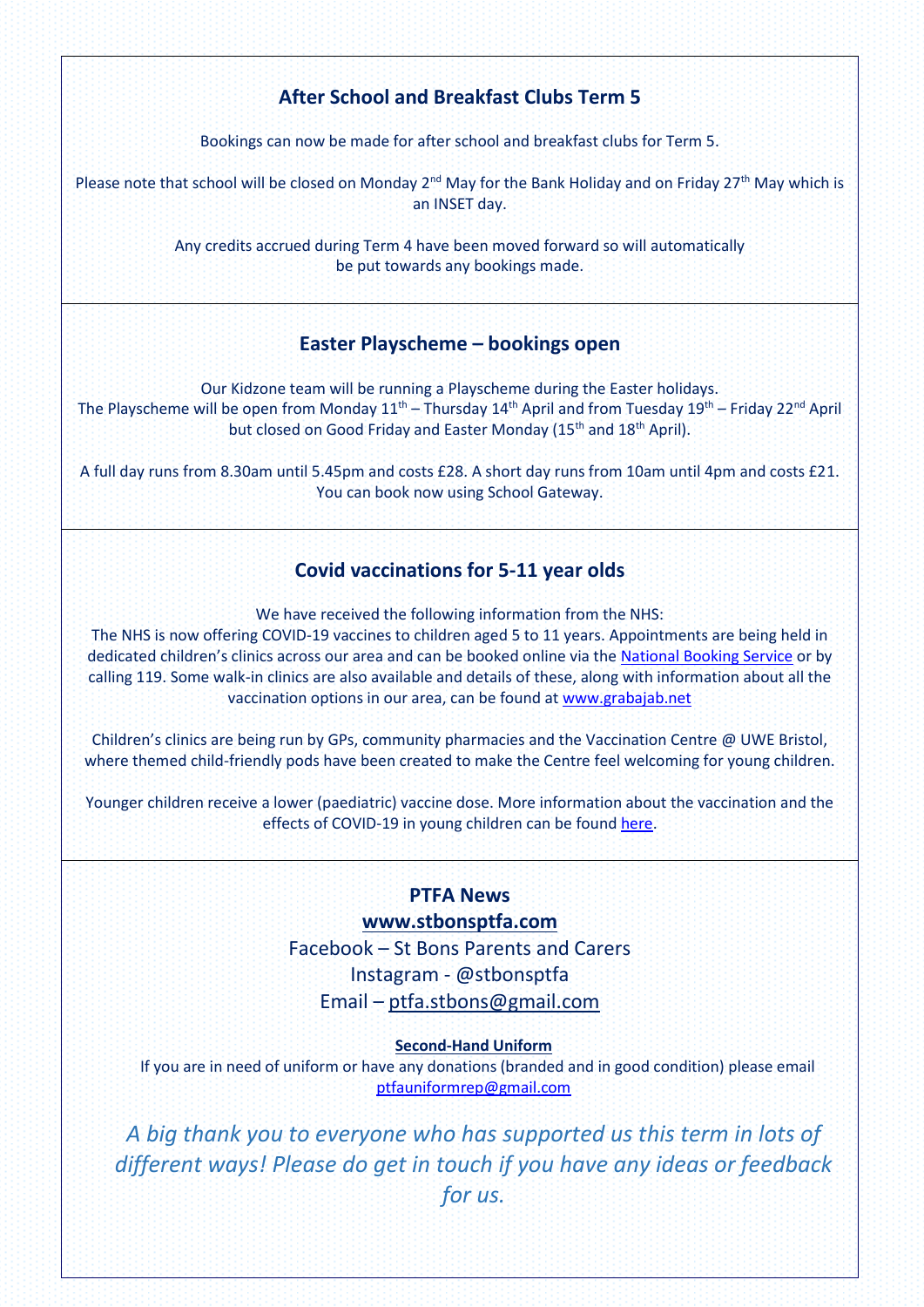

# **COMMUNITY NEWS**

I am Georgina, a mum from Reception class RH. I am making  $\mathscr P$  Handmade Easter Carrots  $\mathscr P$  for charity, please email me if you are interested in ordering. I will arrange to get them to you by the end of term:

The perfect Easter gift and Easter hunt accessory!!



I am making and selling these awesome carrots to raise funds for Joe, my cousin who has been diagnosed with Leukaemia in the States. Each carrot has been lovingly made from felt, filled with sweets and secured with green ribbon. Much like organic carrots, each one is slightly different but still fab!

Size approximately 25cm tall and 10cm wide.

Contact me on the email address below to arrange collection/delivery.